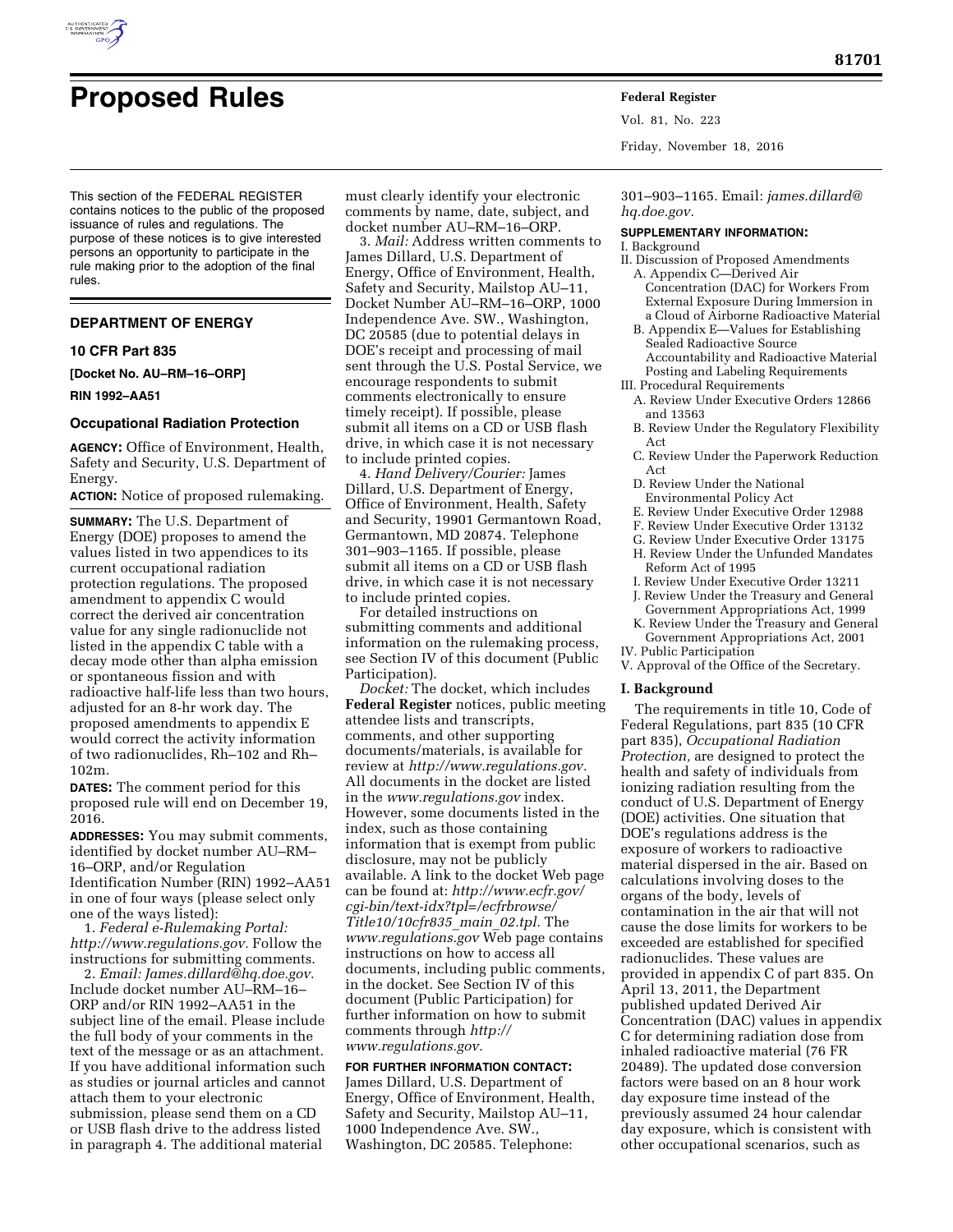those used in developing appendix A DACs. In that update, the DAC values for radionuclides not listed in the appendix C table with a decay mode other than alpha emission or spontaneous fission and with radioactive half-life less than two hours were inadvertently not revised for the 8 hour work day exposure time. The proposed amendment to appendix C would provide the correct DAC values for this group of radioactive materials.

Title 10 CFR part 835 appendix E values were developed to ensure the proper accountability of sealed radioactive sources, as well as radioactive material posting and labeling requirements (63 FR 59662, November 4, 1998). DOE most recently amended the values of appendix E to part 835 on June 8, 2007 (72 FR 31904), using the International Commission on Radiological Protection (ICRP) Publication 60 methodology (ref. 1) and the same exposure scenarios discussed in a 1998 amendment to 10 CFR part 835 (63 FR 59662, November 4, 1998). The values were based on the more limiting of the quantity of radioactive material which results in either an external or internal whole body dose, from either inhalation or ingestion, of 100 millirems. However, the final rule incorrectly listed values for two radionuclides. This proposed amendment to appendix E would provide the correct activity values for these two radionuclides (Rh-102 and Rh-102m), calculated from internal exposure scenario derived from ICRP Publication 119 (ref. 2).

#### **II. Discussion of Proposed Amendments**

A. Appendix C—Derived Air Concentration (DAC) for Workers from External Exposure During Immersion in a Cloud of Airborne Radioactive Material. The proposed amendment would provide a correction to the derived air concentration value for any single radionuclide not listed in the Appendix C table with a decay mode other than alpha emission or spontaneous fission and with radioactive half-life less than two hours to  $1E-06 \mu\text{Ci/mL}$  (7E+04 Bq/m<sup>3</sup>).

B. Appendix E—Values for Establishing Sealed Radioactive Source Accountability and Radioactive Material Posting and Labeling Requirements. The proposed amendment would correct the activity for Rh-102 to  $6.4E+05$  µCi and the activity from Rh-102m to 3.0E+05 µCi.

#### **III. Procedural Requirements**

#### *A. Review Under Executive Order 12866*

This regulatory action has been determined not to be ''not significant'' under Executive Order 12866, ''Regulatory Planning and Review'' (58 FR 51735, October 4, 1993). Accordingly, this action was not subject to review under that Executive Order by the Office of Information and Regulatory Affairs (OIRA) of the Office of Management and Budget (OMB).

## *B. Review Under the Regulatory Flexibility Act*

The Regulatory Flexibility Act of 1980 (5 U.S.C. 601 *et seq.*) requires that a Federal agency prepare an initial regulatory flexibility analysis for any regulation for which a general notice of proposed rulemaking is required, unless the agency certifies that the rule, if promulgated, will not have a significant economic impact on a substantial number of small entities (5 U.S.C. 605(b)).

This proposed rule would amend DOE requirements for nuclear safety and occupational radiation protection at DOE sites. The requirements of part 835 are primarily implemented by contractors who conduct work at DOE facilities. DOE considered whether these contractors are ''small businesses'' as the term is defined in the Regulatory Flexibility Act (5 U.S.C. 601(3)). The Regulatory Flexibility Act's definition incorporates the definition of small business concerns in the Small Business Act, which the Small Business Administration (SBA) has developed through size standards in 13 CFR part 121. The DOE contractors subject to this rule exceed the SBA's size standards for small businesses. In addition, DOE expects that any potential economic impact of this rule would be negligible because DOE activities are conducted by contractors who are reimbursed through their contracts with DOE for the costs of complying with DOE nuclear safety and radiation protection requirements, including the costs of complying with the proposed rule. For these reasons, DOE certifies that this proposed rule, if promulgated, would not have a significant economic impact on a substantial number of small entities, and therefore, no regulatory flexibility analysis has been prepared. DOE's certification and supporting statement of factual basis will be provided to the Chief Counsel of Advocacy of the SBA pursuant to 5 U.S.C. 605(b).

## *C. Review Under the Paperwork Reduction Act*

This proposed rule does not impose a collection of information requirement subject to the Paperwork Reduction Act (44 U.S.C. 3501 *et seq.*).

## *D. Review Under the National Environmental Policy Act*

DOE has concluded that promulgation of this rule falls into a class of actions that would not individually or cumulatively have a significant impact on the human environment, as determined by DOE's regulations implementing the National Environmental Policy Act of 1969 (42 U.S.C. 4321 *et seq.*). Specifically, this rule amends existing regulations without changing the potential environmental effect of the regulations being amended, and, therefore, is covered under the Categorical Exclusion in paragraph A5 of appendix A to subpart D, 10 CFR part 1021. Accordingly, neither an environmental assessment nor an environmental impact statement is required.

#### *E. Review Under Executive Order 12988*

With respect to the review of existing regulations and the promulgation of new regulations, section 3(a) of Executive Order 12988, ''Civil Justice Reform'' (61 FR 4729, February 7, 1996), imposes on Federal agencies the general duty to adhere to the following requirements: (1) Eliminate drafting errors and ambiguity; (2) write regulations to minimize litigation; and (3) provide a clear legal standard for affected conduct rather than a general standard and promote simplification and burden reduction. Section 3(b)(2) of Executive Order 12988 specifically requires that Executive agencies make every reasonable effort to ensure that the regulation: (1) Clearly specifies the preemptive effect, if any, to be given to the regulation; (2) clearly specifies any effect on existing Federal law or regulation; (3) provides a clear legal standard for affected conduct while promoting simplification and burden reduction; (4) specifies the retroactive effect, if any, to be given to the regulation; (5) defines key terms; and (6) addresses other important issues affecting clarity and general draftsmanship under any guidelines issued by the Attorney General. Section 3(c) of Executive Order 12988 requires Executive agencies to review regulations in light of applicable standards in section 3(a) and section 3(b) to determine whether they are met or it is unreasonable to meet one or more of the standards. DOE has completed the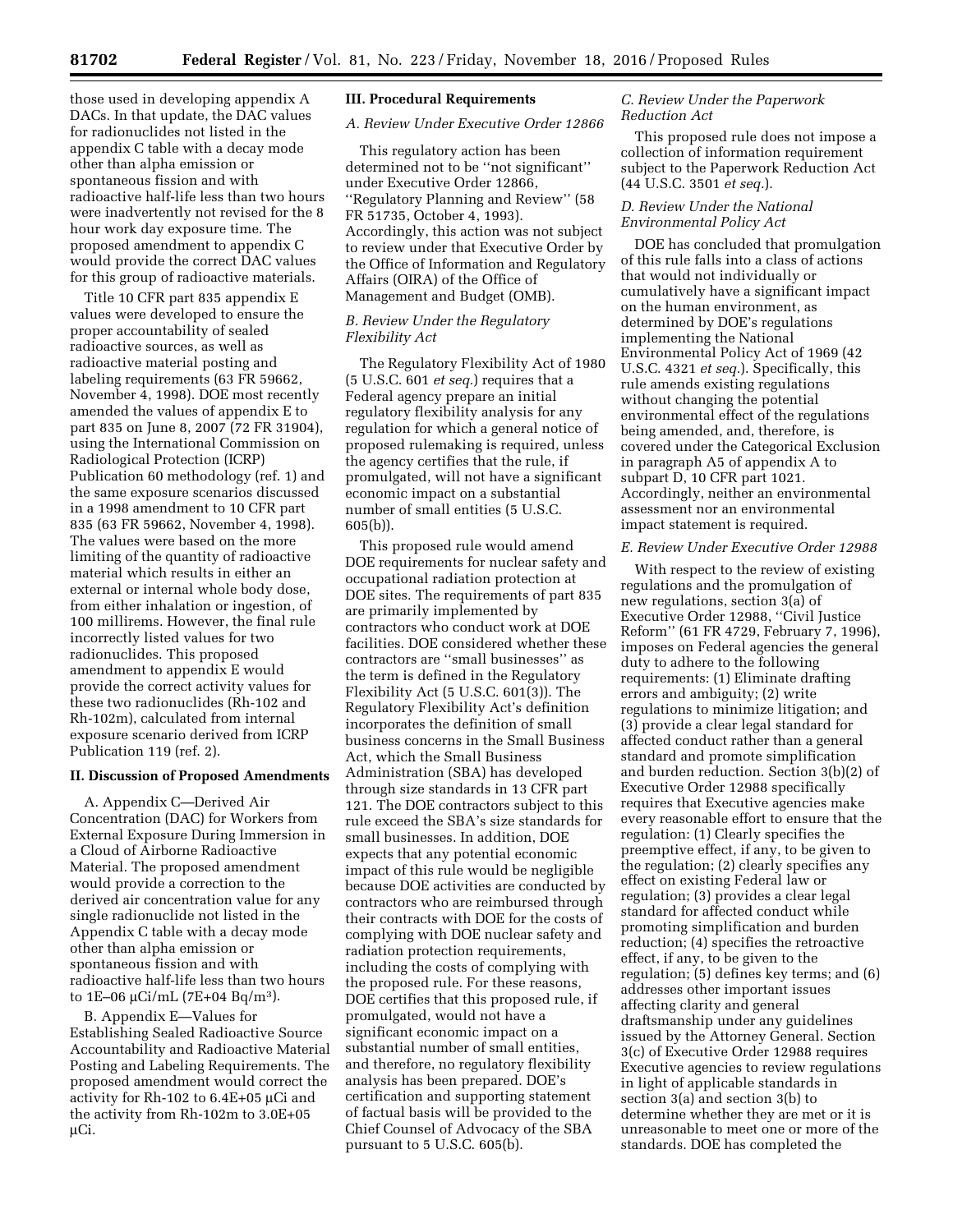required review and determined that, to the extent permitted by law, this proposed rule meets the relevant standards of Executive Order 12988.

## *F. Review Under Executive Order 13132*

Executive Order 13132, ''Federalism'' (64 FR 43255, August 4, 1999), imposes certain requirements on agencies formulating and implementing policies or regulations that preempt State law or that have federalism implications. Agencies are required to examine the constitutional and statutory authority supporting any action that would limit the policymaking discretion of the States and carefully assess the necessity for such actions. DOE has examined this proposed rule and has determined that it would not preempt State law and would not have a substantial direct effect on the States, the relationship between the national government and the States, or the distribution of power and responsibilities among the various levels of government. No further action is required by Executive Order 13132.

## *G. Review Under Executive Order 13175*

Under Executive Order 13175 (65 FR 67249, November 6, 2000) on ''Consultation and Coordination with Indian Tribal Governments,'' DOE may not issue a discretionary rule that has ''tribal'' implications and imposes substantial direct compliance costs on Indian tribal governments. DOE has determined that the proposed rule would not have such effects and concluded that Executive Order 13175 does not apply to this proposed rule.

## *H. Review Under the Unfunded Mandates Reform Act of 1995*

Title II of the Unfunded Mandates Reform Act of 1995 (Pub. L. 104–4), 2 U.S.C. 1531 *et seq.,* requires each Federal agency to prepare a written assessment of the effects of any Federal mandate in a proposed or final agency regulation that may result in the expenditure by states, tribal, or local governments, on the aggregate, or by the private sector, of \$100 million in any one year. The Act also requires a Federal agency to develop an effective process to permit timely input by elected officials of state, tribal, or local governments on a proposed ''significant intergovernmental mandate,'' and requires an agency plan for giving notice and opportunity to provide timely input to potentially affected small governments before establishing any requirements that might significantly or uniquely affect small governments. DOE has determined that the proposed rule published does not contain any Federal

mandates affecting small governments, so these requirements do not apply.

## *I. Review Under Executive Order 13211*

Executive Order 13211, ''Actions Concerning Regulations That Significantly Affect Energy Supply, Distribution, or Use,'' 66 FR 28355 (May 22, 2001) requires Federal agencies to prepare and submit to the OMB a Statement of Energy Effects for any proposed significant energy action. A ''significant energy action'' is defined as any action by an agency that promulgated or is expected to lead to promulgation of a final rule, and that: (1) Is a significant regulatory action under Executive Order 12866, or any successor order; and (2) is likely to have a significant adverse effect on the supply, distribution, or use of energy, or (3) is designated by the Administrator of OIRA as a significant energy action. For any proposed significant energy action, the agency must give a detailed statement of any adverse effects on energy supply, distribution, or use should the proposal be implemented, and of reasonable alternatives to the action and their expected benefits on energy supply, distribution, and use. This regulatory action would not have a significant adverse effect on the supply, distribution, or use of energy and is therefore not a significant energy action. Accordingly, DOE has not prepared a Statement of Energy Effects.

## *J. Review Under the Treasury and General Government Appropriations Act, 1999*

Section 654 of the Treasury and General Government Appropriations Act, 1999 (Pub. L. 105–277) requires Federal agencies to issue a Family Policymaking Assessment for any proposed rule that may affect family well-being. The proposed rule would not have any impact on the autonomy or integrity of the family as an institution. Accordingly, DOE has concluded that it is not necessary to prepare a Family Policymaking Assessment.

## *K. Review Under the Treasury and General Government Appropriations Act, 2001*

The Treasury and General Government Appropriations Act, 2001 (44 U.S.C. 3516 note) provides for agencies to review most disseminations of information to the public under guidelines established by each agency pursuant to general guidelines issued by OMB.

OMB's guidelines were published at 67 FR 8452 (February 22, 2002), and DOE's guidelines were published at 67 FR 62446 (October 7, 2002). DOE has reviewed this proposed rule under the OMB and DOE guidelines and has concluded that it is consistent with applicable policies in those guidelines.

#### **IV. Public Participation**

#### *Submission of Comments*

DOE will accept comments, data and information regarding this proposed rule before or after the public hearings, but no later than the date provided in the **DATES** section at the beginning of this proposed rule. Interested individuals are invited to participate in this proceeding by submitting data, views, or arguments with respect to this proposed rule using any of the methods described in the **ADDRESSES** section at the beginning of this proposed rule. To help the Department review the submitted comments, commenters are requested to reference the paragraph(s), *e.g.,* § 835.3(a), to which they refer where possible.

1. *Submitting comments via [www.regulations.gov.](http://www.regulations.gov)* The *[www.regulations.gov](http://www.regulations.gov)* Web page will require you to provide your name and contact information. Your contact information will be viewable to DOE's Office of Environment, Health, Safety and Security staff only. Your contact information will not be publicly viewable except for your first and last names, organization name (if any), and submitter representative name (if any). If your comment is not processed properly because of technical difficulties, DOE will use this information to contact you. If DOE cannot read your comment due to technical difficulties and cannot contact you for clarification, DOE may not be able to consider your comment. However, your contact information will be publicly viewable if you include it in the comment itself or in any documents attached to your comment. Any information that you do not want to be publicly viewable should not be included in your comment, nor in any document attached to your comment. Otherwise, persons viewing comments will see only first and last names, organization names, correspondence containing comments, and any documents submitted with the comments.

Do not submit to *[www.regulations.gov](http://www.regulations.gov)*  information for which disclosure is restricted by statute, such as trade secrets and commercial or financial information (hereinafter referred to as Confidential Business Information (CBI)). Comments submitted through *[www.regulations.gov](http://www.regulations.gov)* cannot be claimed as CBI. Comments received through the